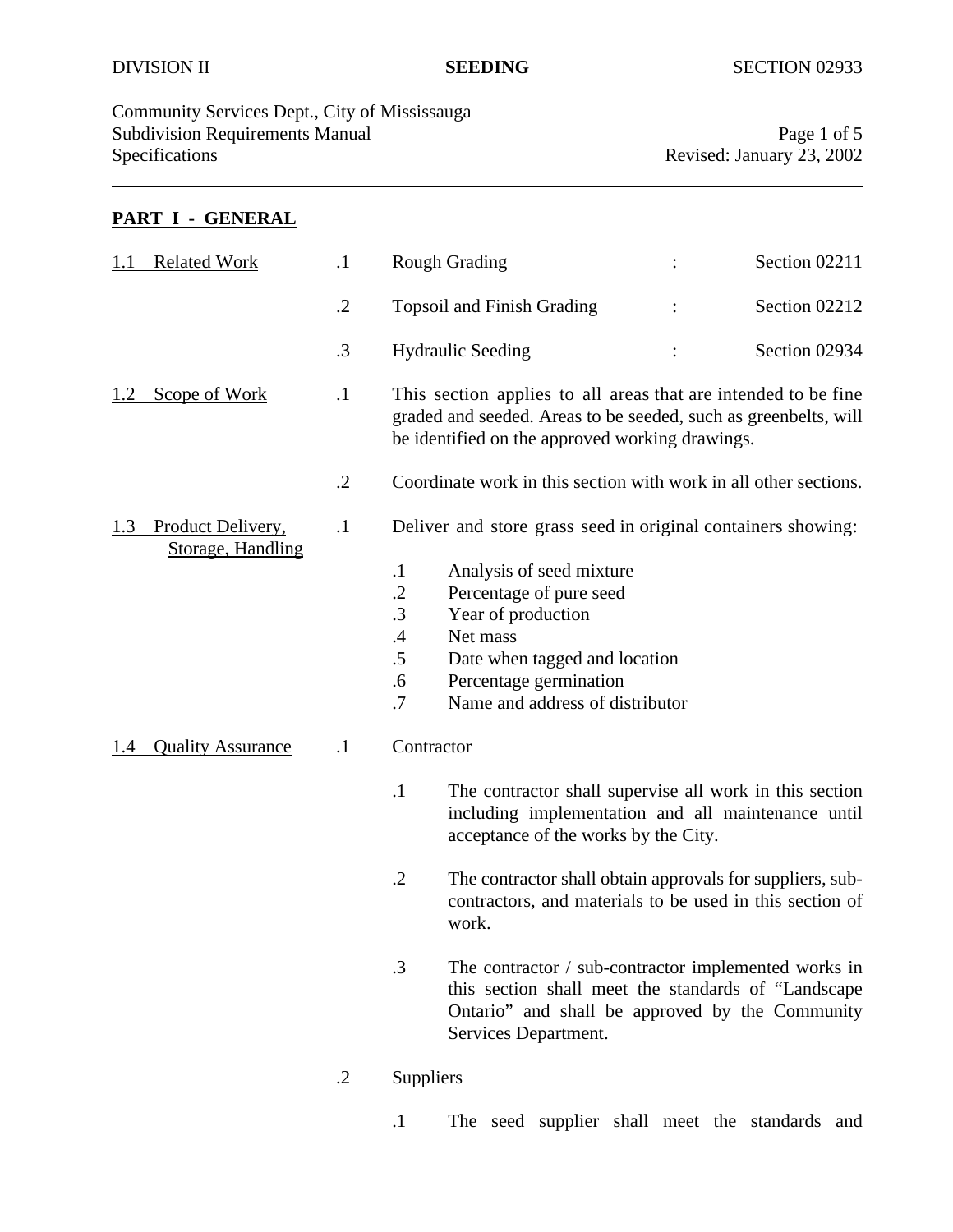| Community Services Dept., City of Mississauga |                           |
|-----------------------------------------------|---------------------------|
| <b>Subdivision Requirements Manual</b>        | Page 2 of 5               |
| Specifications                                | Revised: January 23, 2002 |

requirements of the Federal Government of Canada Seeds Act and Regulations.

- .2 Obtain approval of seed source by the Community Services representative and consultant a minimum of 7 days prior to delivery of product to site.
- .3 When proposed source of seed is approved, use no other source without written authorization from the Community Services representative.

1.4 Guarantee .1 The contractor shall guarantee all material and workmanship for a period of two years from the date of Preliminary Acceptance by the City.

# **PART II - PRODUCTS**

- 2.1 Materials .1 Grass Seed: Certified Canada No. 1 Grade to Government of Canada Seeds Regulations, and having minimum germination of 95% and minimum purity of 97%. Seed supplied shall be the best quality and approved by the consultant and the City. Seeds shall be furnished on the job in their original sealed packages bearing the brand name of the producer or distributor. Only seeds harvested the preceding season will be accepted. The seed mix, rate of application, and the supplier will be identified on the approved working drawings.
	- .2 Water: Potable, free of impurities that would inhibit germination. Contractor is responsible for supplying all water required by the work in this section.
	- .3 Fertilizer: Complete synthetic, slow release fertilizer with maximum 10% water soluble nitrogen, ratio 1:2:2, or as required by topsoil testing, and to be applied as specified by the manufacturer/supplier prior to seeding and one month after germination.
	- .4 Mulch: Shall be an oat or wheat straw mulch or wood fibre mulch, dry and weed free, including mulch adhesive and applied immediately after the seeding operation.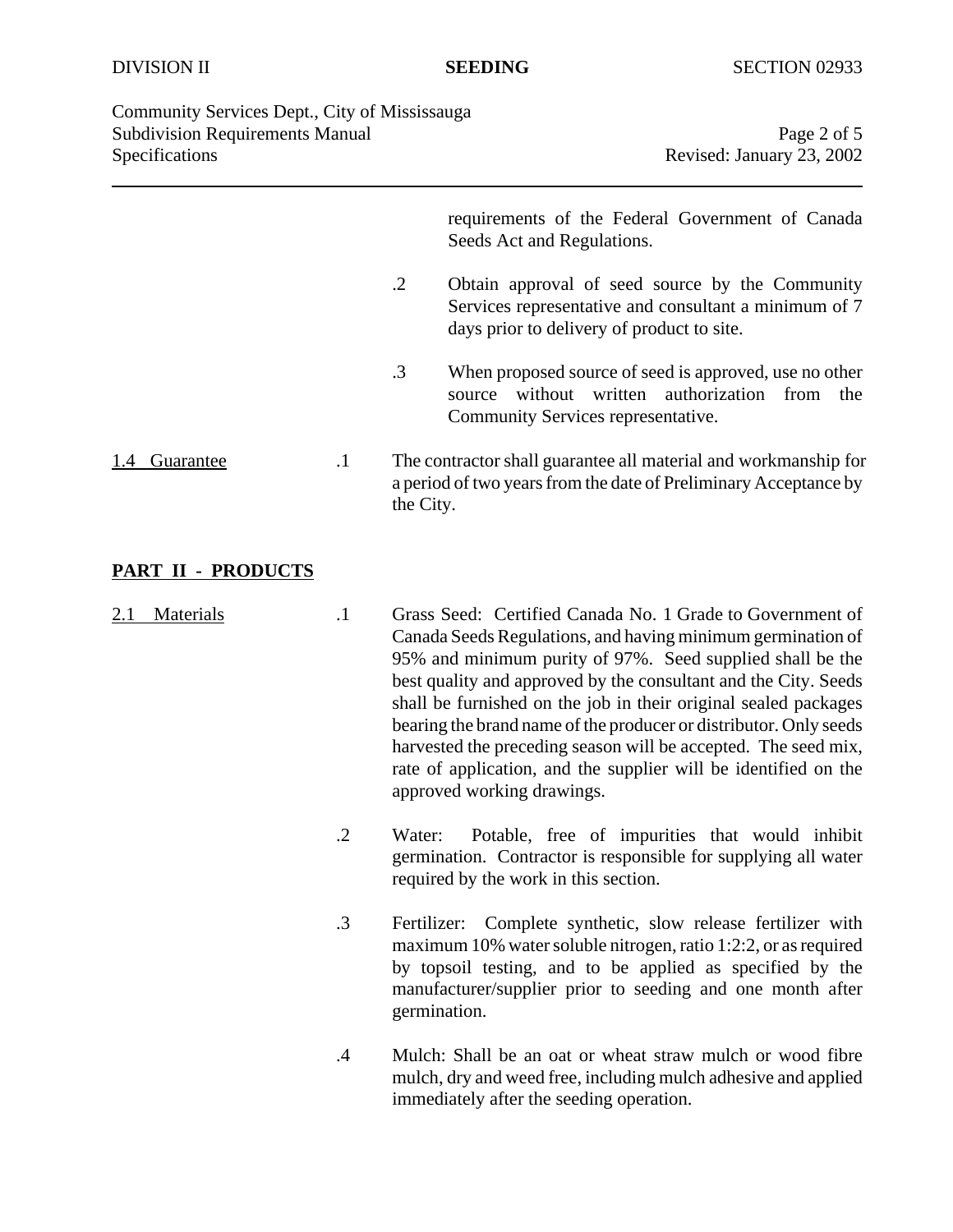| Community Services Dept., City of Mississauga<br><b>Subdivision Requirements Manual</b><br>Specifications |            | Page 3 of 5<br>Revised: January 23, 2002                                                                                                                                                                                                                                                                                                                                                                                                                                                                                                                                                            |
|-----------------------------------------------------------------------------------------------------------|------------|-----------------------------------------------------------------------------------------------------------------------------------------------------------------------------------------------------------------------------------------------------------------------------------------------------------------------------------------------------------------------------------------------------------------------------------------------------------------------------------------------------------------------------------------------------------------------------------------------------|
|                                                                                                           | $.5\,$     | Tackifier: Water dilutable liquid dispersion containing the<br>tackifier emulsion per supplier's recommendations.                                                                                                                                                                                                                                                                                                                                                                                                                                                                                   |
|                                                                                                           | .6         | Sediment Control: To be as per City standards and installed as<br>required by the consultant and City.                                                                                                                                                                                                                                                                                                                                                                                                                                                                                              |
| PART III - EXECUTION                                                                                      |            |                                                                                                                                                                                                                                                                                                                                                                                                                                                                                                                                                                                                     |
| <u>Workmanship</u><br>3.1                                                                                 | $\cdot$ 1  | Ensure site is well drained.                                                                                                                                                                                                                                                                                                                                                                                                                                                                                                                                                                        |
|                                                                                                           | $\cdot$ .2 | Clean up soil or debris spilled onto pavement immediately.<br>Dispose of deleterious materials off site.                                                                                                                                                                                                                                                                                                                                                                                                                                                                                            |
| Preparation of<br>3.2<br><b>Surfaces</b>                                                                  | $\cdot$ 1  | Cultivate areas to be seeded to 150 mm depth. Fine grade<br>seeding bed to be free of humps and hollows, free of rocks larger<br>than 25 mm in diameter, and all deleterious and refuse material.                                                                                                                                                                                                                                                                                                                                                                                                   |
|                                                                                                           | $\cdot$ .2 | Obtain City's/consultant's approval of topsoil grade, depth and<br>condition before starting seeding.                                                                                                                                                                                                                                                                                                                                                                                                                                                                                               |
| Seeding<br>3.3                                                                                            | $\cdot$    | Sow during calm weather (winds less than 10 km/hr) using<br>mechanical equipment, to the approval of the City. Seed at a rate<br>as per supplier's recommendations. Sow half of required amount<br>of seed in one direction and remainder at off-set angles or to<br>overlap in the same direction to make 2 passes. Incorporate seed<br>into soil to a minimum depth of 5 mm simultaneously or within<br>one hour after seeding operation. Mix carefully with light chain<br>harrow or wire rakes and roll area immediately afterward with<br>water ballast type lawn or agricultural type roller. |
|                                                                                                           | $\cdot$ .2 | If conditions are dry, water with fine spray to allow germination,<br>but avoid washing out of seed. Apply enough water to ensure<br>percolation to minimum 50 mm depth.                                                                                                                                                                                                                                                                                                                                                                                                                            |
|                                                                                                           | $\cdot$ 3  | Reseed at 2 week intervals where germination has failed.                                                                                                                                                                                                                                                                                                                                                                                                                                                                                                                                            |
|                                                                                                           | $.4\,$     | Protect seeded areas against damage using a method approved by<br>the Community Services representative. Remove this protection<br>after seeded areas have been accepted by the Community<br>Services representative.                                                                                                                                                                                                                                                                                                                                                                               |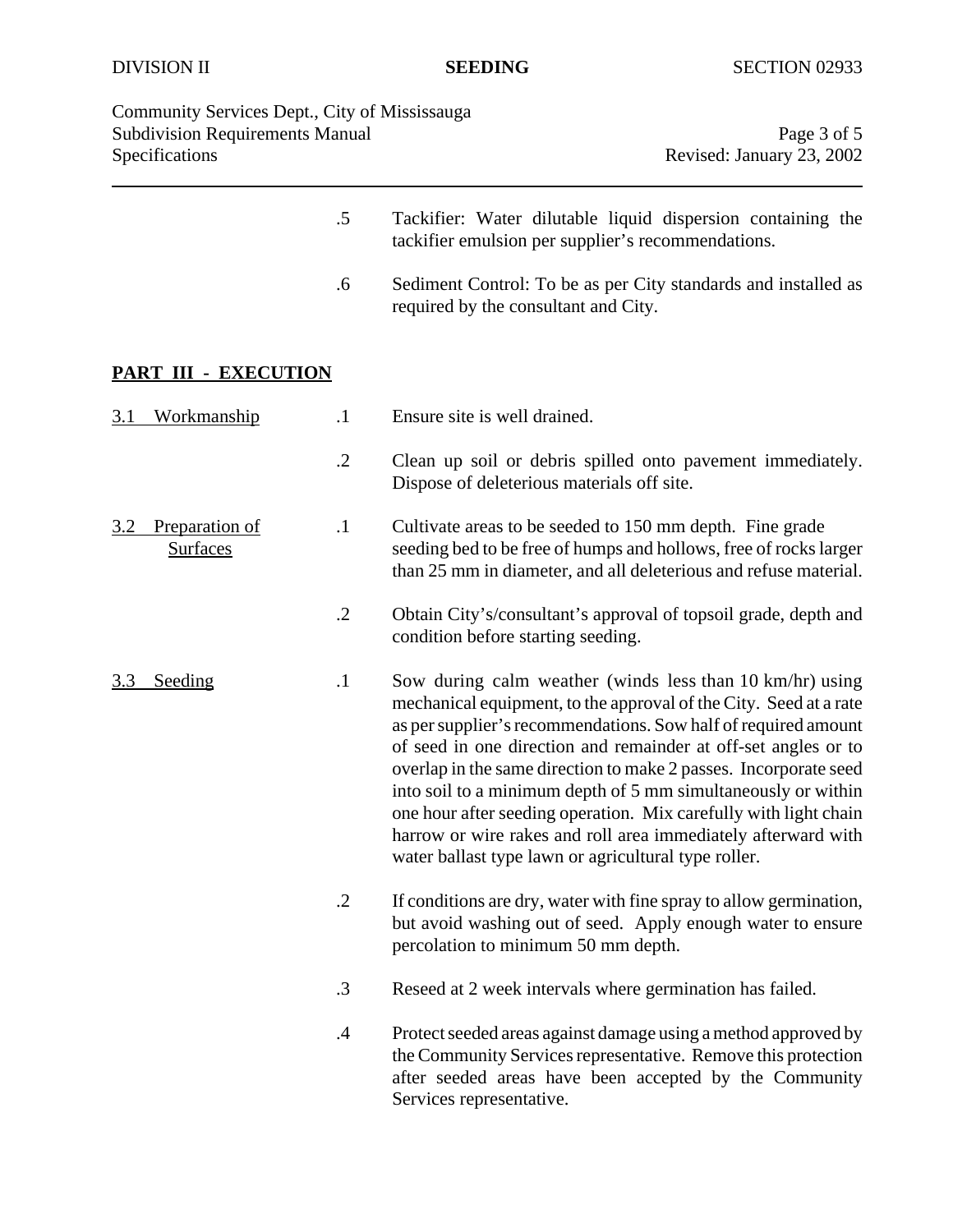| Community Services Dept., City of Mississauga |                           |
|-----------------------------------------------|---------------------------|
| <b>Subdivision Requirements Manual</b>        | Page 4 of 5               |
| Specifications                                | Revised: January 23, 2002 |
|                                               |                           |

| 3.4        | Mulching                       | $\cdot$ 1     | All areas must be mechanically seeded prior to the mulch<br>application. Seed and mulch must be applied on the same day.                                                                                                      |  |
|------------|--------------------------------|---------------|-------------------------------------------------------------------------------------------------------------------------------------------------------------------------------------------------------------------------------|--|
|            |                                | $\cdot$ .2    | Apply mulch by blower or by using a hydraulic mulcher as per<br>supplier's recommendations.                                                                                                                                   |  |
|            |                                | $\cdot$ 3     | The straw mulch blower shall be capable of applying straw and<br>tackifier simultaneously to form a uniform cohesive mat.                                                                                                     |  |
| 3.5        | <b>Sediment Control</b>        | $\cdot$ 1     | sediment control fence to the manufacturer's<br>Install<br>specifications along the bottom edge of slopes to be topsoiled<br>and seeded, as indicated on the drawings.                                                        |  |
| <u>3.6</u> | Maintenance                    | $\cdot$       | Ensure maintenance equipment is suitable to the Community<br>Services representative.                                                                                                                                         |  |
|            |                                | $\cdot$ .2    | Keep soil moist during germination period and adequately water<br>seeded areas until Preliminary Acceptance by the City.                                                                                                      |  |
|            |                                | $\cdot$ 3     | Apply water to ensure moisture penetration of 75 mm to 100<br>mm. Control watering to prevent wash-outs.                                                                                                                      |  |
|            |                                | $\mathcal{A}$ | Cut grass when it reaches height of 60 mm and cut to height of<br>40 mm to 50 mm. (Remove clippings which exceed 10 mm<br>in depth).                                                                                          |  |
|            |                                | $.5\,$        | Maintain grassed areas free of pests and diseases.                                                                                                                                                                            |  |
|            |                                | .6            | Fertilize seeded areas one month after germination.<br>Spread<br>evenly and water in well. Postpone fertilizing until next spring<br>if application falls within four week period prior to expected end<br>of growing season. |  |
| 3.7        | $\cdot$ 1<br><b>Acceptance</b> |               | Prior to the park works being eligible to receive Preliminary<br>Acceptance by the City, the seeded areas shall meet the following<br>criteria:                                                                               |  |
|            |                                |               | $\cdot$<br>Seeded areas are properly established;                                                                                                                                                                             |  |
|            |                                |               | $\cdot$ .2<br>Turf is free of eroded, bare or dead spots and 98% free of<br>weeds;                                                                                                                                            |  |